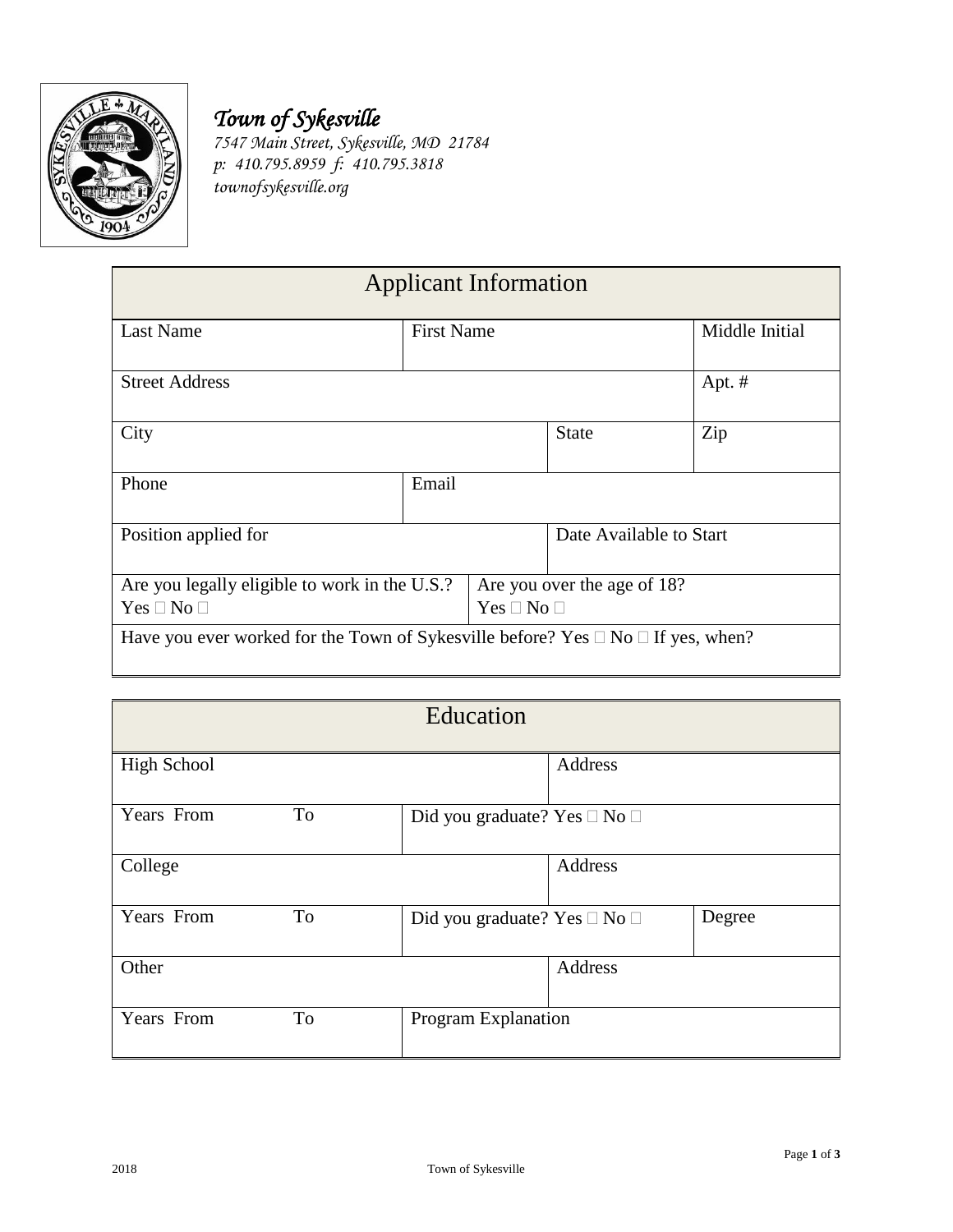| <b>Employment History</b> |                                            |  |
|---------------------------|--------------------------------------------|--|
| Company                   | Time From<br>To                            |  |
| Address                   | Phone Number                               |  |
| Supervisor                | May we contact? Yes $\square$ No $\square$ |  |
| Responsibilities          |                                            |  |
| Company                   | Time From<br>To                            |  |
| <b>Address</b>            | <b>Phone Number</b>                        |  |
| Supervisor                | May we contact? Yes $\square$ No $\square$ |  |
| Responsibilities          |                                            |  |
| Company                   | Time From<br>To                            |  |
| <b>Address</b>            | <b>Phone Number</b>                        |  |
| Supervisor                | May we contact? Yes $\square$ No $\square$ |  |
| Responsibilities          |                                            |  |

| References           |                     |
|----------------------|---------------------|
| <b>Full Name</b>     | Relationship        |
| <b>Email Address</b> | <b>Phone Number</b> |
| <b>Full Name</b>     | Relationship        |
| <b>Email Address</b> | <b>Phone Number</b> |